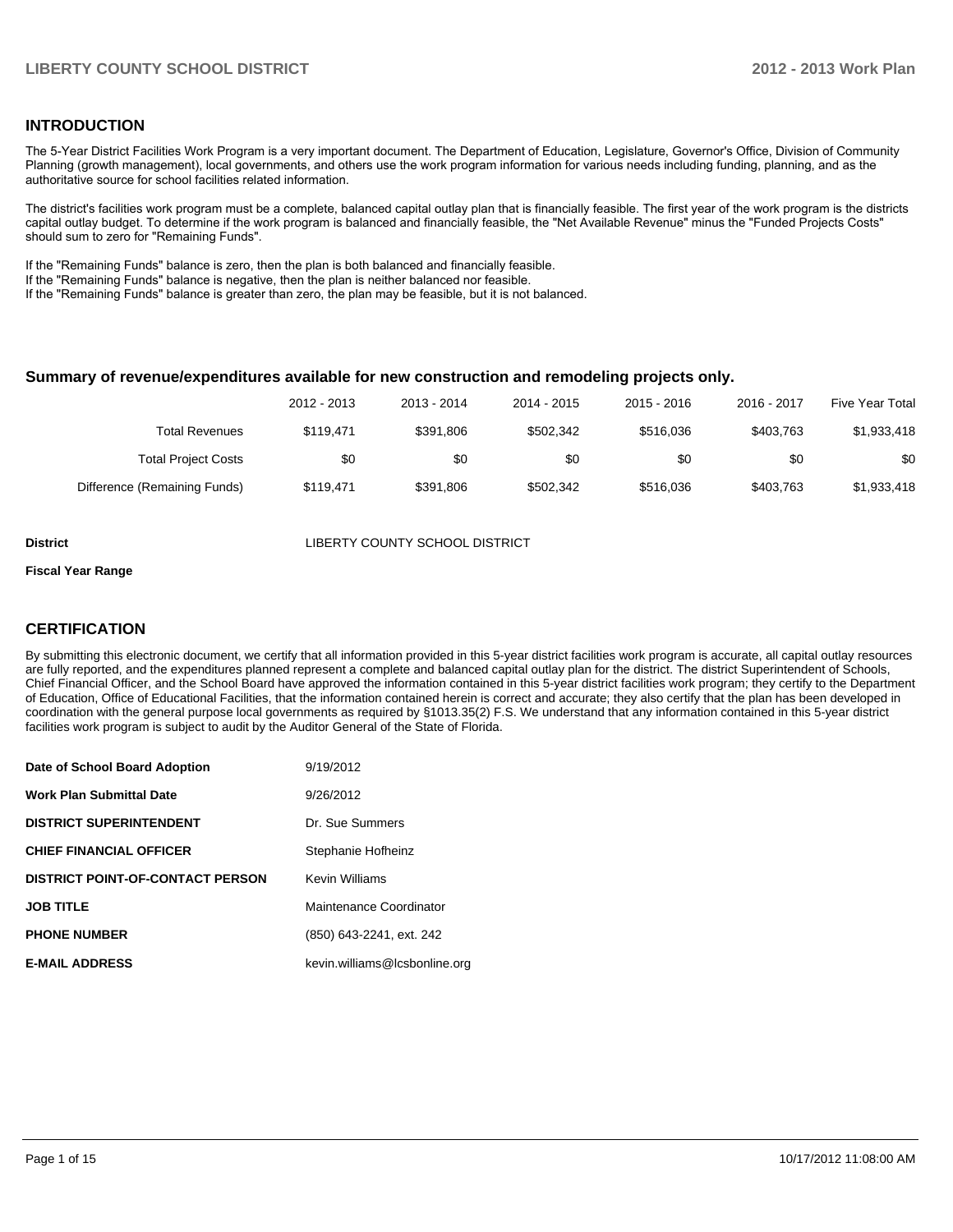# **Expenditures**

#### **Expenditure for Maintenance, Repair and Renovation from 1.50-Mills and PECO**

Annually, prior to the adoption of the district school budget, each school board must prepare a tentative district facilities work program that includes a schedule of major repair and renovation projects necessary to maintain the educational and ancillary facilities of the district.

| Item                                                                                                                                                         | 2012 - 2013<br><b>Actual Budget</b> | 2013 - 2014<br>Projected | 2014 - 2015<br>Projected | $2015 - 2016$<br>Projected | 2016 - 2017<br>Projected | <b>Total</b> |
|--------------------------------------------------------------------------------------------------------------------------------------------------------------|-------------------------------------|--------------------------|--------------------------|----------------------------|--------------------------|--------------|
| <b>HVAC</b>                                                                                                                                                  | \$0                                 | \$30,000                 | \$30,000                 | \$40,000                   | \$45,000                 | \$145,000    |
| Locations: BUS GARAGE, BUS GARAGE                                                                                                                            |                                     |                          |                          |                            |                          |              |
| Flooring                                                                                                                                                     | \$0                                 | \$15,000                 | \$15,000                 | \$15,000                   | \$15,000                 | \$60,000     |
| <b>LIBERTY SENIOR HIGH</b><br>Locations:                                                                                                                     |                                     |                          |                          |                            |                          |              |
| Roofing                                                                                                                                                      | \$0                                 | \$20,000                 | \$20,000                 | \$20,000                   | \$20,000                 | \$80,000     |
| Locations:<br>LIBERTY SENIOR HIGH                                                                                                                            |                                     |                          |                          |                            |                          |              |
| Safety to Life                                                                                                                                               | \$0                                 | \$10,000                 | \$15,000                 | \$15,000                   | \$15,000                 | \$55,000     |
| BUS GARAGE, HOSFORD ELEMENTARY JUNIOR HIGH, LIBERTY EDUCATION & ADMINISTRATIVE CENTER, LIBERTY SENIOR HIGH,<br>Locations:<br>LIBERTY SUPERINTENDENT'S OFFICE |                                     |                          |                          |                            |                          |              |
| Fencing                                                                                                                                                      | \$0                                 | \$0                      | \$0                      | \$0                        | \$0                      | \$0          |
| Locations:<br>No Locations for this expenditure.                                                                                                             |                                     |                          |                          |                            |                          |              |
| Parking                                                                                                                                                      | \$0                                 | \$0                      | \$0                      | \$0                        | \$0                      | \$0          |
| Locations: No Locations for this expenditure.                                                                                                                |                                     |                          |                          |                            |                          |              |
| Electrical                                                                                                                                                   | \$0                                 | \$15,000                 | \$15,000                 | \$15,000                   | \$15,000                 | \$60,000     |
| BUS GARAGE, HOSFORD ELEMENTARY JUNIOR HIGH, LIBERTY EDUCATION & ADMINISTRATIVE CENTER, LIBERTY SENIOR HIGH,<br>Locations:<br>LIBERTY SUPERINTENDENT'S OFFICE |                                     |                          |                          |                            |                          |              |
| Fire Alarm                                                                                                                                                   | \$0                                 | \$10,000                 | \$10,000                 | \$10,000                   | \$10,000                 | \$40,000     |
| LIBERTY EDUCATION & ADMINISTRATIVE CENTER, LIBERTY SENIOR HIGH, LIBERTY SUPERINTENDENT'S OFFICE<br>Locations:                                                |                                     |                          |                          |                            |                          |              |
| Telephone/Intercom System                                                                                                                                    | \$0                                 | \$10,000                 | \$10,000                 | \$5,000                    | \$10,000                 | \$35,000     |
| Locations: LIBERTY EDUCATION & ADMINISTRATIVE CENTER, LIBERTY SENIOR HIGH, W R TOLAR K-8                                                                     |                                     |                          |                          |                            |                          |              |
| <b>Closed Circuit Television</b>                                                                                                                             | \$0                                 | \$0                      | \$0                      | \$0                        | \$0                      | \$0          |
| Locations: No Locations for this expenditure.                                                                                                                |                                     |                          |                          |                            |                          |              |
| Paint                                                                                                                                                        | \$0                                 | \$0                      | \$0                      | \$0                        | \$0                      | \$0          |
| Locations: No Locations for this expenditure.                                                                                                                |                                     |                          |                          |                            |                          |              |
| Maintenance/Repair                                                                                                                                           | \$0                                 | \$0                      | \$0                      | \$0                        | \$0                      | \$0          |
| Locations: No Locations for this expenditure.                                                                                                                |                                     |                          |                          |                            |                          |              |
| <b>Sub Total:</b>                                                                                                                                            | \$0                                 | \$110,000                | \$115,000                | \$120,000                  | \$130,000                | \$475,000    |
|                                                                                                                                                              |                                     |                          |                          |                            |                          |              |

| <b>IPFCC</b><br>Expenditures<br>Maintenance<br>ັ∟ບບ | ጦጣ<br>טע | ሶሳ<br>JU. | 0.000<br>$\sim$<br>6 T I | .000 | .000 <sup>1</sup><br><b>0100</b><br>ו ה | ີີ້<br>າບບ |
|-----------------------------------------------------|----------|-----------|--------------------------|------|-----------------------------------------|------------|
|-----------------------------------------------------|----------|-----------|--------------------------|------|-----------------------------------------|------------|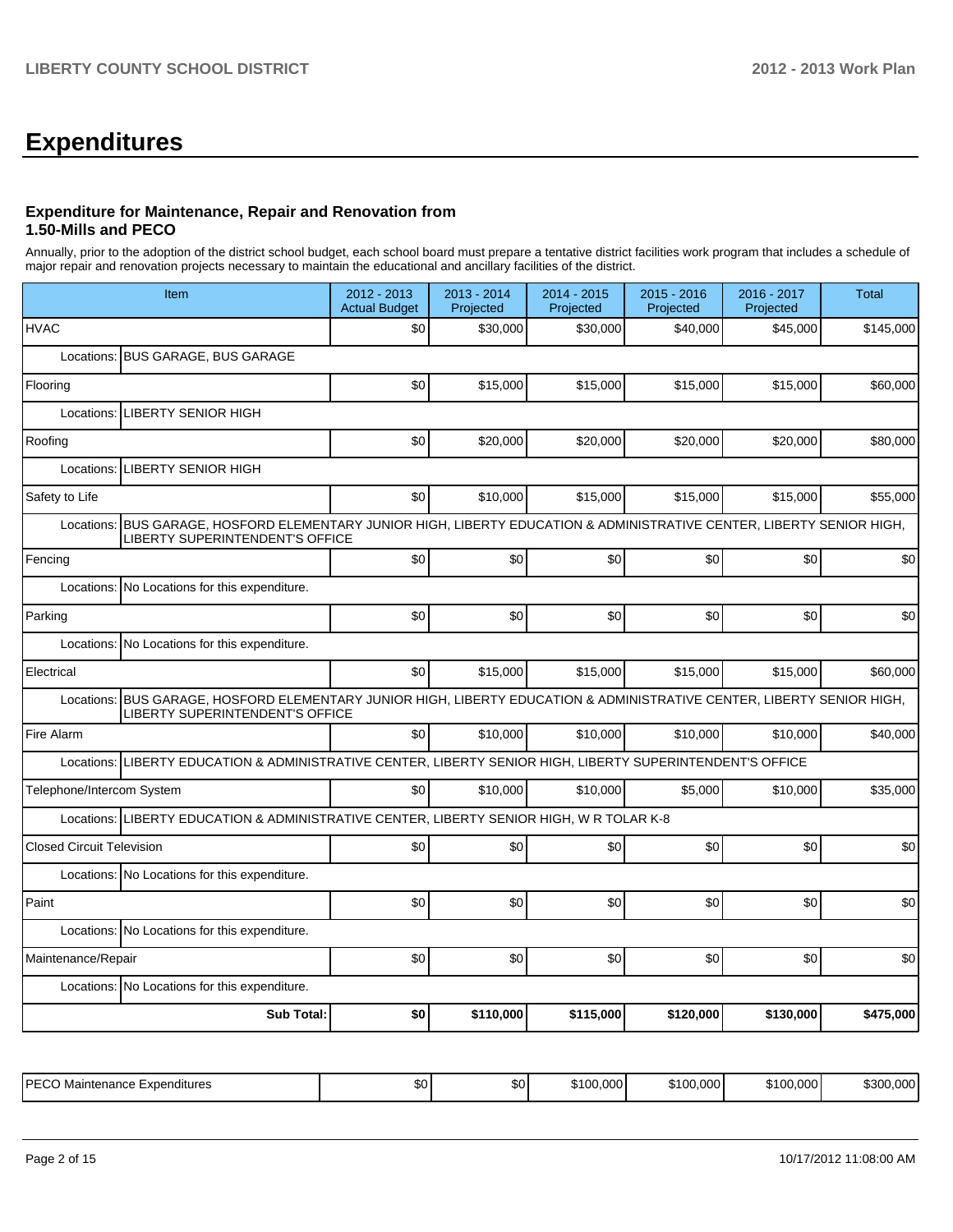| Mill Sub<br>1.50<br>Total: I | \$0 | 0.000<br>AAC<br>.ה | \$15,000 | \$20,000 | \$30,000 | $\cdots$<br>75.000<br>$\cdot$ |
|------------------------------|-----|--------------------|----------|----------|----------|-------------------------------|
|                              |     |                    |          |          |          |                               |

No items have been specified.

| Гоtal: | \$0 | \$110.000 | \$115<br><b>15.000</b> | \$120,000 | \$130,000 | 75,000<br>\$47 <sup>F</sup> |
|--------|-----|-----------|------------------------|-----------|-----------|-----------------------------|
|--------|-----|-----------|------------------------|-----------|-----------|-----------------------------|

#### **Local 1.50 Mill Expenditure For Maintenance, Repair and Renovation**

Anticipated expenditures expected from local funding sources over the years covered by the current work plan.

| Item                                                         | 2012 - 2013<br><b>Actual Budget</b> | $2013 - 2014$<br>Projected | $2014 - 2015$<br>Projected | $2015 - 2016$<br>Projected | 2016 - 2017<br>Projected | <b>Total</b> |
|--------------------------------------------------------------|-------------------------------------|----------------------------|----------------------------|----------------------------|--------------------------|--------------|
| Remaining Maint and Repair from 1.5 Mills                    | \$0                                 | \$110,000                  | \$15,000                   | \$20,000                   | \$30,000                 | \$175,000    |
| Maintenance/Repair Salaries                                  | \$0                                 | \$0                        | \$0                        | \$0                        | \$0                      | \$0          |
| <b>School Bus Purchases</b>                                  | \$0                                 | \$0                        | \$0                        | \$0                        | \$0                      | \$0          |
| <b>Other Vehicle Purchases</b>                               | \$0                                 | \$0                        | \$0                        | \$0                        | \$0                      | \$0          |
| Capital Outlay Equipment                                     | \$13,553                            | \$0                        | \$0                        | \$0                        | \$0                      | \$13,553     |
| Rent/Lease Payments                                          | \$0                                 | \$0                        | \$0                        | \$0                        | \$0                      | \$0          |
| <b>COP Debt Service</b>                                      | \$0                                 | \$0                        | \$0                        | \$0                        | \$0                      | \$0          |
| Rent/Lease Relocatables                                      | \$0                                 | \$0                        | \$0                        | \$0                        | \$0                      | \$0          |
| <b>Environmental Problems</b>                                | \$0                                 | \$0                        | \$0                        | \$0                        | \$0                      | \$0          |
| s.1011.14 Debt Service                                       | \$0                                 | \$0                        | \$0                        | \$0                        | \$0                      | \$0          |
| <b>Special Facilities Construction Account</b>               | \$0                                 | \$0                        | \$0                        | \$0                        | \$0                      | \$0          |
| Premiums for Property Casualty Insurance - 1011.71<br>(4a,b) | \$0                                 | \$0                        | \$0                        | \$0                        | \$0                      | \$0          |
| Qualified School Construction Bonds (QSCB)                   | \$0                                 | \$0                        | \$0                        | \$0                        | \$0                      | \$0          |
| Qualified Zone Academy Bonds (QZAB)                          | \$0                                 | \$0                        | \$0                        | \$0                        | \$0                      | \$0          |
| <b>Local Expenditure Totals:</b>                             | \$13,553                            | \$110,000                  | \$15,000                   | \$20,000                   | \$30,000                 | \$188,553    |
| <b>Revenue</b>                                               |                                     |                            |                            |                            |                          |              |

#### **1.50 Mill Revenue Source**

Schedule of Estimated Capital Outlay Revenue from each currently approved source which is estimated to be available for expenditures on the projects included in the tentative district facilities work program. All amounts are NET after considering carryover balances, interest earned, new COP's, 1011.14 and 1011.15 loans, etc. Districts cannot use 1.5-Mill funds for salaries except for those explicitly associated with maintenance/repair projects. (1011.71 (5), F.S.)

| Item                                                                              | Fund | $2012 - 2013$<br><b>Actual Value</b> | $2013 - 2014$<br>Projected | $2014 - 2015$<br>Projected | $2015 - 2016$<br>Projected | $2016 - 2017$<br>Projected | Total           |
|-----------------------------------------------------------------------------------|------|--------------------------------------|----------------------------|----------------------------|----------------------------|----------------------------|-----------------|
| $(1)$ Non-exempt property<br>lassessed valuation                                  |      | \$249.742.227                        | \$256.098.582              | \$266.887.673              | \$279,869,531              | \$295.652.197              | \$1,348,250,210 |
| $(2)$ The Millege projected for<br>discretionary capital outlay per<br>ls.1011.71 |      | 0.00                                 | 1.50 I                     | l .50 l                    | ا 50.،                     | 1.50 l                     |                 |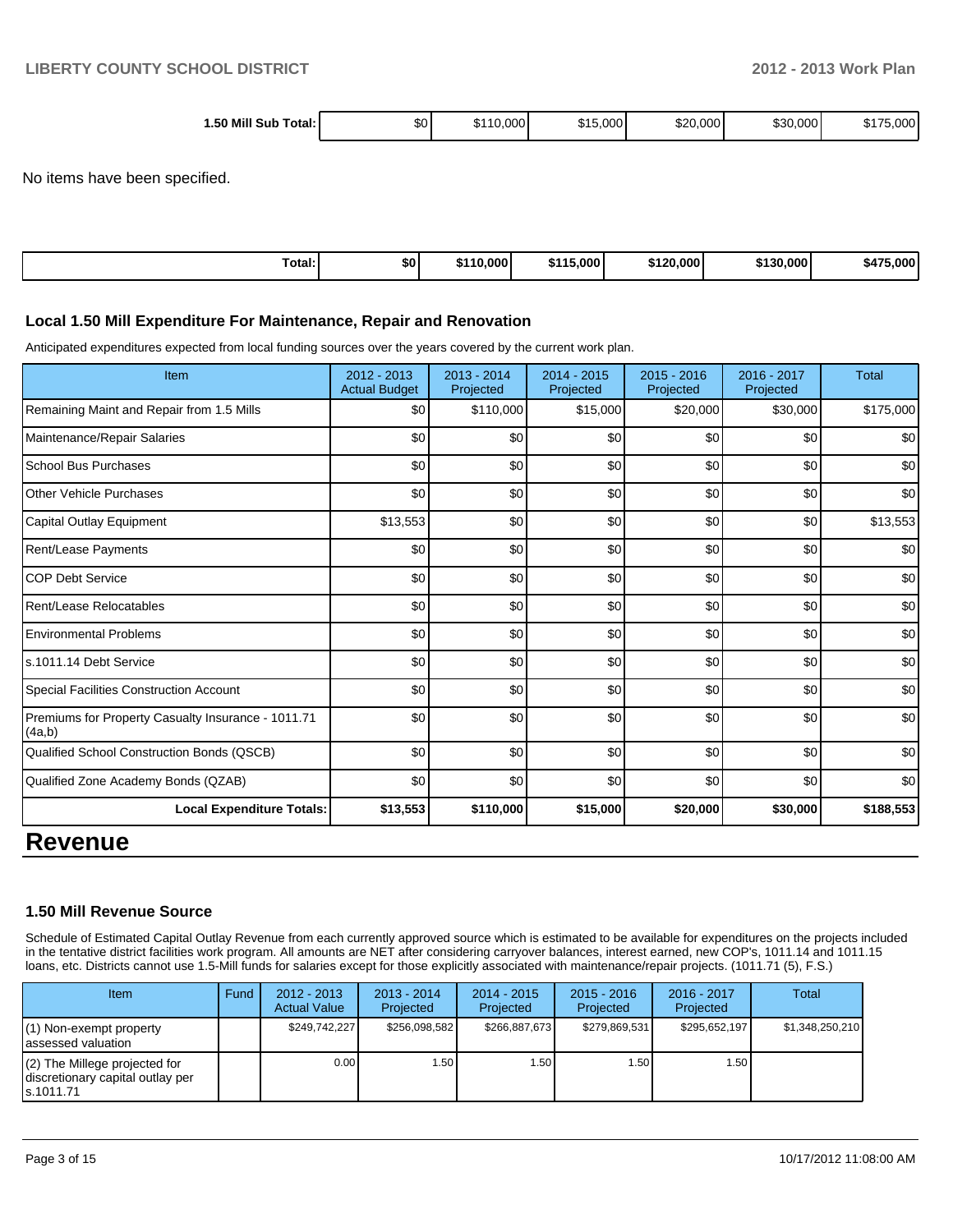| $(3)$ Full value of the 1.50-Mill<br>discretionary capital outlay per<br>ls.1011.71 |       | \$419.567 | \$430.246 | \$448.371 | \$470.181 | \$496.696 | \$2.265.061 |
|-------------------------------------------------------------------------------------|-------|-----------|-----------|-----------|-----------|-----------|-------------|
| $(4)$ Value of the portion of the 1.50<br>I-Mill ACTUALLY levied                    | 370 l | \$O I     | \$368.782 | \$384.318 | \$403.012 | \$425.739 | \$1,581,851 |
| $(5)$ Difference of lines $(3)$ and $(4)$                                           |       | \$419.567 | \$61.464  | \$64.053  | \$67.169  | \$70.957  | \$683.210   |

#### **PECO Revenue Source**

The figure in the row designated "PECO Maintenance" will be subtracted from funds available for new construction because PECO maintenance dollars cannot be used for new construction.

| Item                                  | Fund             | $2012 - 2013$<br><b>Actual Budget</b> | $2013 - 2014$<br>Projected | 2014 - 2015<br>Projected | $2015 - 2016$<br>Projected | 2016 - 2017<br>Projected | Total     |
|---------------------------------------|------------------|---------------------------------------|----------------------------|--------------------------|----------------------------|--------------------------|-----------|
| <b>IPECO New Construction</b>         | 340 <sup>l</sup> | \$0                                   | \$0                        | \$0 <sub>1</sub>         | \$0 <sub>0</sub>           | \$0                      | \$0       |
| <b>IPECO Maintenance Expenditures</b> |                  | \$0 <sub>1</sub>                      | \$0 <sub>1</sub>           | \$100,000                | \$100,000                  | \$100,000                | \$300,000 |
|                                       |                  | \$0                                   | \$0                        | \$100,000                | \$100,000                  | \$100,000                | \$300,000 |

#### **CO & DS Revenue Source**

Revenue from Capital Outlay and Debt Service funds.

| Item                                               | Fund | $2012 - 2013$<br><b>Actual Budget</b> | $2013 - 2014$<br>Projected | $2014 - 2015$<br>Projected | $2015 - 2016$<br>Projected | $2016 - 2017$<br>Projected | Total    |
|----------------------------------------------------|------|---------------------------------------|----------------------------|----------------------------|----------------------------|----------------------------|----------|
| ICO & DS Cash Flow-through<br><b>I</b> Distributed | 360  | \$7,523                               | \$7,523                    | \$7,523                    | \$7,523                    | \$7,523                    | \$37,615 |
| ICO & DS Interest on<br>Undistributed CO           | 360  | \$501                                 | \$501                      | \$501                      | \$501                      | \$501                      | \$2,505  |
|                                                    |      | \$8,024                               | \$8,024                    | \$8,024                    | \$8,024                    | \$8,024                    | \$40,120 |

#### **Fair Share Revenue Source**

All legally binding commitments for proportionate fair-share mitigation for impacts on public school facilities must be included in the 5-year district work program.

Nothing reported for this section.

#### **Sales Surtax Referendum**

Specific information about any referendum for a 1-cent or ½-cent surtax referendum during the previous year.

**Did the school district hold a surtax referendum during the past fiscal year 2011 - 2012?**

Yes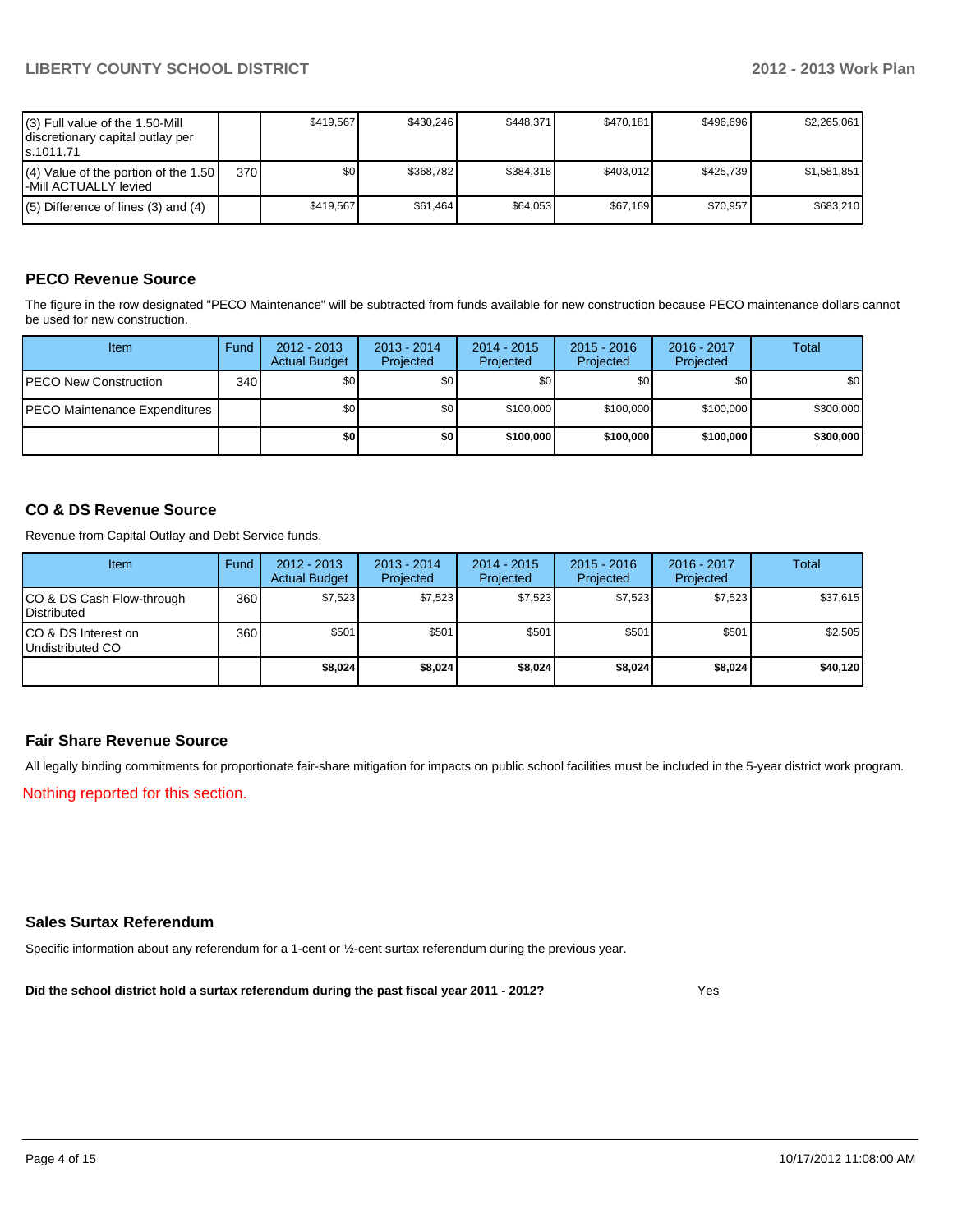### **LIBERTY COUNTY SCHOOL DISTRICT 2012 - 2013 Work Plan**

| <b>Sales Surtax Type:</b>                                                   | <b>Half Cent Sales Surtax</b> |
|-----------------------------------------------------------------------------|-------------------------------|
| Date of Election:                                                           | 8/1/2011                      |
| Date of Expiration:                                                         | 12/31/2020                    |
| <b>Anticipated Revenue Start Date:</b>                                      | 1/1/2012                      |
| <b>Anticipated Revenue End Date:</b>                                        | 12/31/2020                    |
| <b>Estimated Annualized Revenue:</b>                                        | \$125,000                     |
| Total \$ Amount Projected to be Received for the<br><b>Duration of Tax:</b> | \$1,250,000                   |
| <b>Number of Years Tax In Effect:</b>                                       | 10                            |
| <b>Percentage of Vote FOR:</b>                                              | $0\%$                         |
| <b>Percentage of Vote AGAINST:</b>                                          | $0\%$                         |

#### **Additional Revenue Source**

#### Any additional revenue sources

| Item                                                                                            | 2012 - 2013<br><b>Actual Value</b> | 2013 - 2014<br>Projected | $2014 - 2015$<br>Projected | $2015 - 2016$<br>Projected | 2016 - 2017<br>Projected | <b>Total</b> |
|-------------------------------------------------------------------------------------------------|------------------------------------|--------------------------|----------------------------|----------------------------|--------------------------|--------------|
| Proceeds from a s.1011.14/15 F.S. Loans                                                         | \$0                                | \$0                      | \$0                        | \$0                        | \$0                      | \$0          |
| District Bonds - Voted local bond<br>referendum proceeds per s.9, Art VII<br>State Constitution | \$0                                | \$0                      | \$0                        | \$0                        | \$0                      | \$0          |
| Proceeds from Special Act Bonds                                                                 | \$0                                | \$0                      | \$0                        | \$0                        | \$0                      | \$0          |
| Estimated Revenue from CO & DS Bond<br>Sale                                                     | \$0                                | \$0                      | \$0                        | \$0                        | \$0                      | \$0          |
| <b>Proceeds from Voted Capital</b><br>Improvements millage                                      | \$0                                | \$0                      | \$0                        | \$0                        | \$0                      | \$0          |
| Other Revenue for Other Capital Projects                                                        | \$0                                | \$0                      | \$0                        | \$0                        | \$0                      | \$0          |
| Proceeds from 1/2 cent sales surtax<br>authorized by school board                               | \$125,000                          | \$125,000                | \$125,000                  | \$125,000                  | \$0                      | \$500,000    |
| Proceeds from local governmental<br>infrastructure sales surtax                                 | \$0                                | \$0                      | \$0                        | \$0                        | \$0                      | \$0          |
| Proceeds from Certificates of<br>Participation (COP's) Sale                                     | \$0                                | \$0                      | \$0                        | \$0                        | \$0                      | \$0          |
| Classrooms First Bond proceeds amount<br>authorized in FY 1997-98                               | \$0                                | \$0                      | \$0                        | \$0                        | \$0                      | \$0          |
| <b>Classrooms for Kids</b>                                                                      | \$0                                | \$0                      | \$0                        | \$0                        | \$0                      | \$0          |
| <b>District Equity Recognition</b>                                                              | \$0                                | \$0                      | \$0                        | \$0                        | \$0                      | \$0          |
| <b>Federal Grants</b>                                                                           | \$0                                | \$0                      | \$0                        | \$0                        | \$0                      | \$0          |
| Proportionate share mitigation (actual<br>cash revenue only, not in kind donations)             | \$0                                | \$0                      | \$0                        | \$0                        | \$0                      | \$0          |
| Impact fees received                                                                            | \$0                                | \$0                      | \$0                        | \$0                        | \$0                      | \$0          |
| <b>Private donations</b>                                                                        | \$0                                | \$0                      | \$0                        | \$0                        | \$0                      | \$0          |
| Grants from local governments or not-for-<br>profit organizations                               | \$0                                | \$0                      | \$0                        | \$0                        | \$0                      | \$0          |
| Interest, Including Profit On Investment                                                        | \$0                                | \$0                      | \$0                        | \$0                        | \$0                      | \$0          |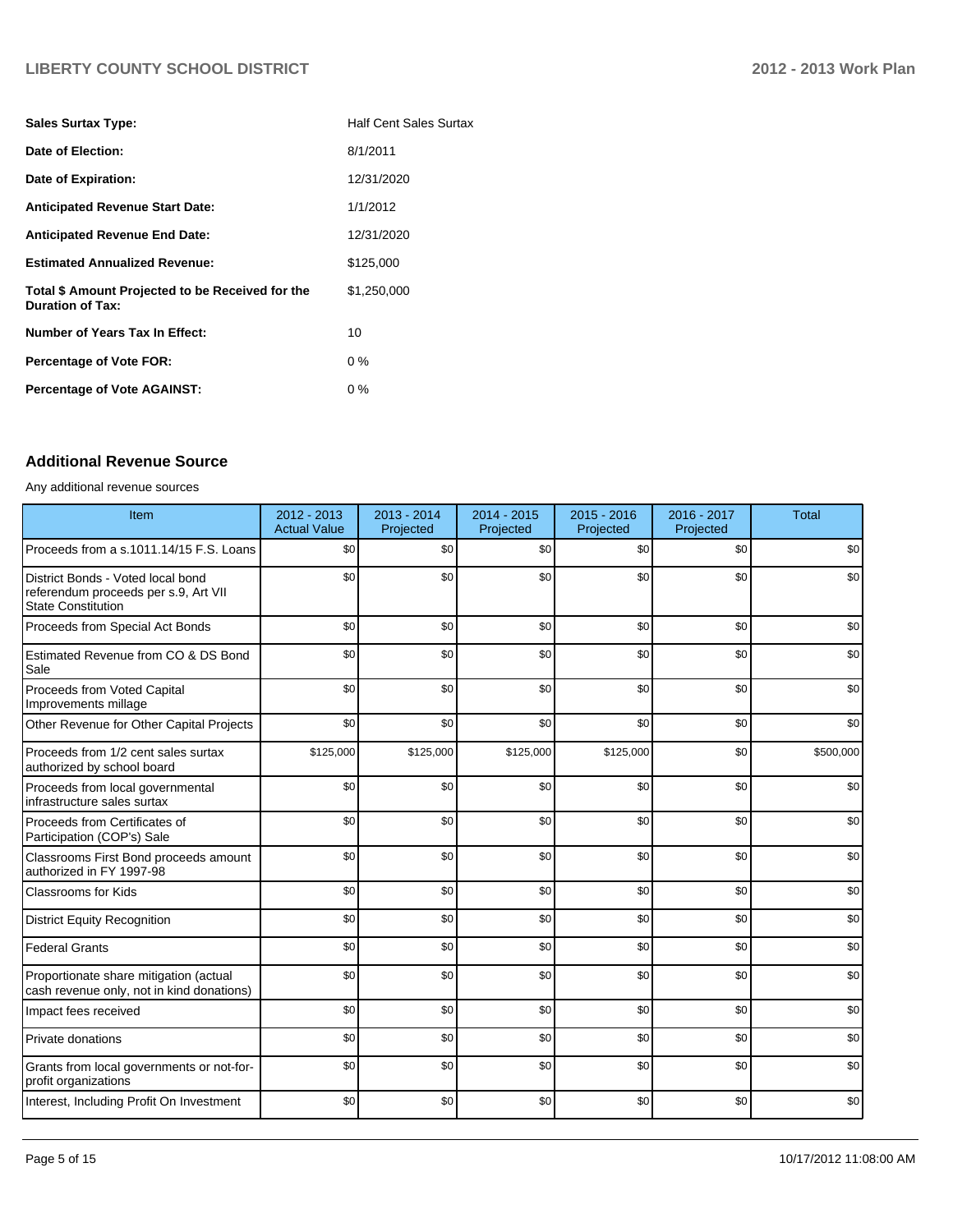### **LIBERTY COUNTY SCHOOL DISTRICT 2012 - 2013 Work Plan**

| Revenue from Bonds pledging proceeds<br>Ifrom 1 cent or 1/2 cent Sales Surtax                               | \$0       | \$0       | \$0       | \$0       | \$0 | \$0       |
|-------------------------------------------------------------------------------------------------------------|-----------|-----------|-----------|-----------|-----|-----------|
| Total Fund Balance Carried Forward                                                                          | \$0       | \$0       | \$0       | \$0       | \$0 | \$0       |
| General Capital Outlay Obligated Fund<br>Balance Carried Forward From Total<br>Fund Balance Carried Forward | \$0       | \$0       | \$0       | \$0       | \$0 | \$0       |
| Special Facilities Construction Account                                                                     | \$0       | \$0       | \$0       | \$0       | \$0 | \$0       |
| One Cent - 1/2 Cent Sales Surtax Debt<br>Service From Total Fund Balance Carried<br><b>IForward</b>         | \$0       | \$0       | \$0       | \$0       | \$0 | \$0       |
| Capital Outlay Projects Funds Balance<br>Carried Forward From Total Fund<br>Balance Carried Forward         | \$0       | \$0       | \$0       | \$0       | \$0 | \$0       |
| <b>Subtotal</b>                                                                                             | \$125,000 | \$125,000 | \$125,000 | \$125,000 | \$0 | \$500,000 |

### **Total Revenue Summary**

| <b>Item Name</b>                                                | 2012 - 2013<br><b>Budget</b> | $2013 - 2014$<br>Projected | 2014 - 2015<br>Projected | $2015 - 2016$<br>Projected | $2016 - 2017$<br>Projected | <b>Five Year Total</b> |
|-----------------------------------------------------------------|------------------------------|----------------------------|--------------------------|----------------------------|----------------------------|------------------------|
| Local 1.5 Mill Discretionary Capital Outlay<br><b>I</b> Revenue | \$0                          | \$368.782                  | \$384.318                | \$403.012                  | \$425.739                  | \$1,581,851            |
| IPECO and 1.5 Mill Maint and Other 1.5<br>Mill Expenditures     | (\$13,553)                   | (\$110,000)                | (\$15,000)               | (\$20,000)                 | (\$30,000)                 | (\$188,553)            |
| <b>IPECO Maintenance Revenue</b>                                | \$0                          | \$0                        | \$100,000                | \$100,000                  | \$100,000                  | \$300,000              |
| Available 1.50 Mill for New<br>l Construction                   | ( \$13,553)                  | \$258,782                  | \$369.318                | \$383,012                  | \$395.739                  | \$1,393,298            |

| <b>Item Name</b>                      | $2012 - 2013$<br><b>Budget</b> | $2013 - 2014$<br>Projected | 2014 - 2015<br>Projected | $2015 - 2016$<br>Projected | 2016 - 2017<br>Projected | <b>Five Year Total</b> |
|---------------------------------------|--------------------------------|----------------------------|--------------------------|----------------------------|--------------------------|------------------------|
| ICO & DS Revenue                      | \$8,024                        | \$8,024                    | \$8,024                  | \$8,024                    | \$8,024                  | \$40,120               |
| <b>IPECO New Construction Revenue</b> | \$0                            | \$0 <sub>1</sub>           | \$0                      | \$0 <sub>1</sub>           | \$0                      | \$0 <sub>1</sub>       |
| Other/Additional Revenue              | \$125,000                      | \$125,000                  | \$125,000                | \$125,000                  | \$0                      | \$500,000              |
| <b>Total Additional Revenuel</b>      | \$133,024                      | \$133,024                  | \$133,024                | \$133,024                  | \$8,024                  | \$540,120              |
| <b>Total Available Revenue</b>        | \$119.471                      | \$391,806                  | \$502.342                | \$516,036                  | \$403.763                | \$1,933,418            |

# **Project Schedules**

#### **Capacity Project Schedules**

A schedule of capital outlay projects necessary to ensure the availability of satisfactory classrooms for the projected student enrollment in K-12 programs.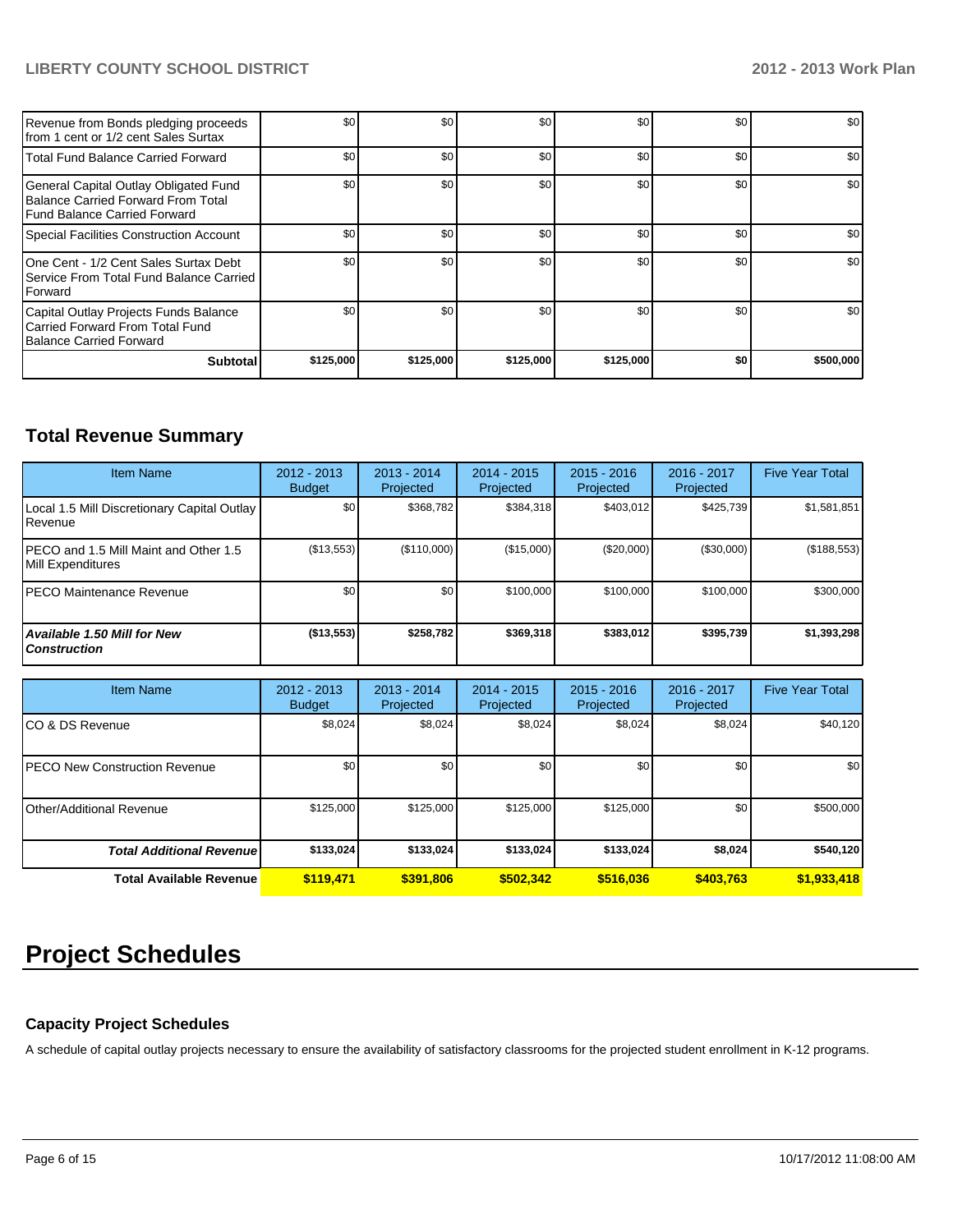### **LIBERTY COUNTY SCHOOL DISTRICT 2012 - 2013 Work Plan**

| <b>Project Description</b>                                                                                      | Location              |                          | $2012 - 2013$ | $2013 - 2014$ | $2014 - 2015$ | $2015 - 2016$ | 2016 - 2017 | Total           | Funded |
|-----------------------------------------------------------------------------------------------------------------|-----------------------|--------------------------|---------------|---------------|---------------|---------------|-------------|-----------------|--------|
| Add new classroom<br>buidling and renovate HIGH<br>existing classroom<br>building to be used<br>for vocational. | <b>LIBERTY SENIOR</b> | <b>Planned</b><br>Cost:  | \$0           | \$0           | \$0           | \$15,000,000  | \$0         | \$15,000,000 No |        |
|                                                                                                                 |                       | <b>Student Stations:</b> |               |               |               | 364           | $\Omega$    | 364             |        |
|                                                                                                                 | Total Classrooms:     |                          | ი             |               | 0             | 19            | $\Omega$    | 19              |        |
|                                                                                                                 |                       | Gross Sq Ft:             |               |               |               | 37,137        | $\Omega$    | 37,137          |        |
|                                                                                                                 |                       | <b>Planned Cost:</b>     | \$0           | \$0           | \$0           | \$15,000,000  | \$0         | \$15,000,000    |        |
|                                                                                                                 |                       | <b>Student Stations:</b> | $\bf{0}$      | 0             | 0             | 364           | 0           | 364             |        |
|                                                                                                                 |                       |                          |               |               |               |               |             |                 |        |
|                                                                                                                 |                       | <b>Total Classrooms:</b> | 0             | ŋ             | 0             | 19            | 0           | 19              |        |
|                                                                                                                 |                       | Gross Sq Ft:             | 0             | 0             | 0             | 37,137        | 0           | 37,137          |        |

#### **Other Project Schedules**

Major renovations, remodeling, and additions of capital outlay projects that do not add capacity to schools.

| <b>Project Description</b>                               | Location | 2012 - 2013   2013 - 2014<br>Actual Budget | Projected | Projected | 2014 - 2015   2015 - 2016  <br>Projected | 2016 - 2017<br>Projected | Total  | <b>Funded</b> |
|----------------------------------------------------------|----------|--------------------------------------------|-----------|-----------|------------------------------------------|--------------------------|--------|---------------|
| Project description not specified Location not specified |          | \$0 I                                      | \$0 I     | \$0 I     | \$O I                                    | \$٥١                     | \$0 No |               |
|                                                          |          | \$0                                        | \$0 I     | ا 30      | \$0 l                                    | \$0                      | \$٥١   |               |

#### **Additional Project Schedules**

Any projects that are not identified in the last approved educational plant survey.

| <b>Project Description</b>           | Location                  | <b>Num</b> | $2012 - 2013$<br>Classroom   Actual Budget | $2013 - 2014$<br>Projected | $2014 - 2015$<br>Projected | $2015 - 2016$<br>Projected | 2016 - 2017<br>Projected | Total | Funded  |
|--------------------------------------|---------------------------|------------|--------------------------------------------|----------------------------|----------------------------|----------------------------|--------------------------|-------|---------|
| Project description not<br>specified | Location not<br>specified |            | \$0                                        | \$0 <sub>1</sub>           | \$0                        | \$0 <sub>1</sub>           | \$0                      |       | \$0 No  |
| Project description not<br>specified | Location not<br>specified |            | \$0 <sub>1</sub>                           | \$0                        | \$0                        | \$0                        | \$0                      |       | $$0$ No |
|                                      |                           |            | \$0                                        | \$0                        | \$0                        | \$0                        | \$0                      | \$0   |         |

#### **Non Funded Growth Management Project Schedules**

Schedule indicating which projects, due to planned development, that CANNOT be funded from current revenues projected over the next five years.

| <b>Project Description</b>        | $2012 - 2013$<br>Actual Budget | $2013 - 2014$<br>Projected | $2014 - 2015$<br>Projected | $2015 - 2016$<br>Projected | 2016 - 2017<br>Projected | <b>Total</b> | Funded |
|-----------------------------------|--------------------------------|----------------------------|----------------------------|----------------------------|--------------------------|--------------|--------|
| Project description not specified | \$0                            | \$0                        | \$٥Ι                       | \$0                        | \$0 <sub>1</sub>         |              | \$0 No |
| Project description not specified | \$0                            | \$0                        | \$٥Ι                       | \$0                        | \$0 <sub>1</sub>         |              | \$0 No |
|                                   | \$0                            | \$0                        | \$0                        | \$0                        | \$0                      | \$0          |        |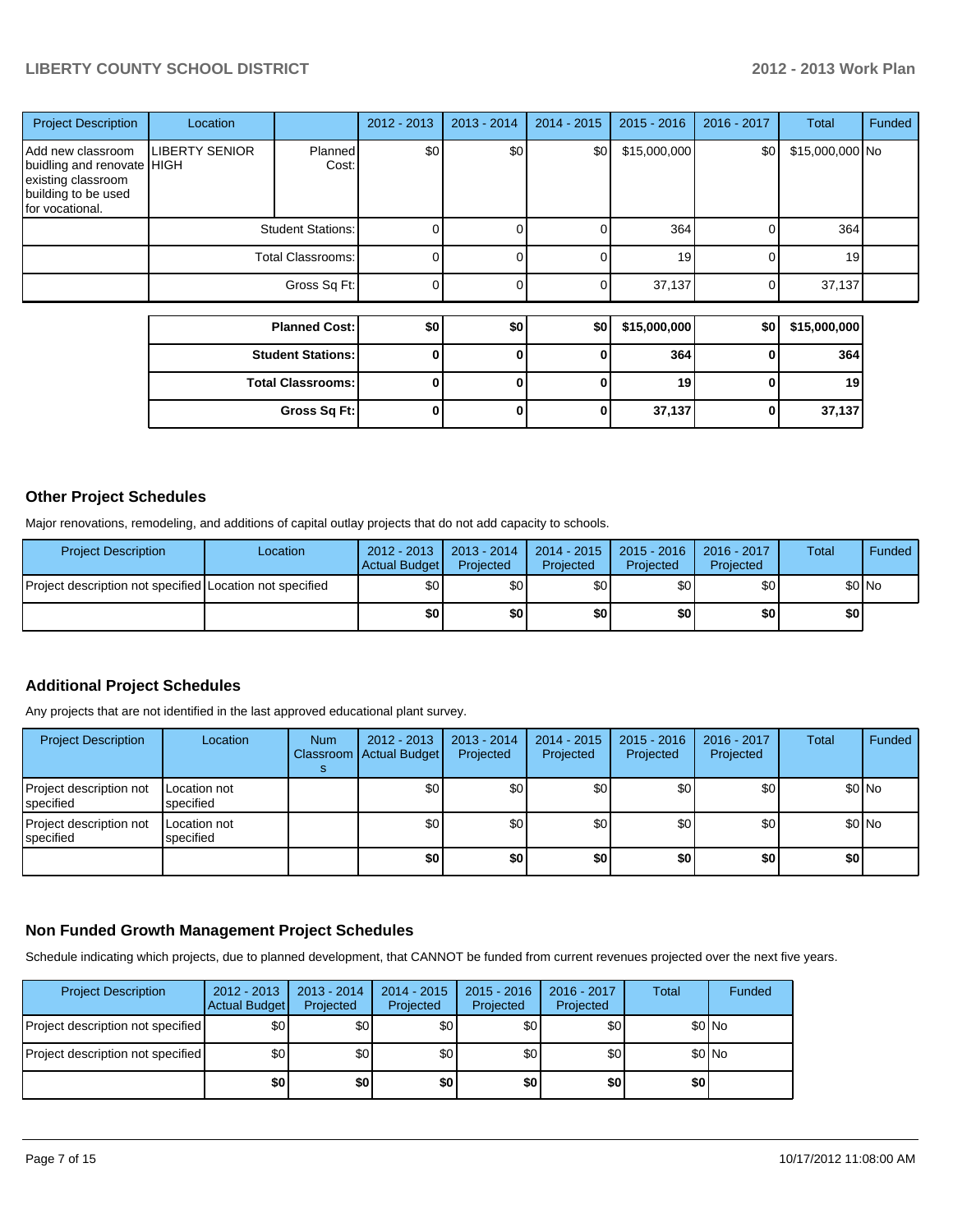### **Tracking**

#### **Capacity Tracking**

| Location                                                            | $2012 -$<br>2013 Satis.<br>Stu. Sta. | Actual<br>$2012 -$<br>2013 FISH<br>Capacity | Actual<br>$2011 -$<br>2012<br><b>COFTE</b> | # Class<br><b>Rooms</b> | Actual<br>Average<br>$2012 -$<br>2013 Class<br><b>Size</b> | Actual<br>$2012 -$<br>2013<br><b>Utilization</b> | <b>New</b><br>Stu.<br><b>Capacity</b> | <b>New</b><br>Rooms to<br>be<br>Added/Re<br>moved | Projected<br>$2016 -$<br>2017<br><b>COFTE</b> | Projected<br>$2016 -$<br>2017<br><b>Utilization</b> | Projected<br>$2016 -$<br>2017 Class<br><b>Size</b> |
|---------------------------------------------------------------------|--------------------------------------|---------------------------------------------|--------------------------------------------|-------------------------|------------------------------------------------------------|--------------------------------------------------|---------------------------------------|---------------------------------------------------|-----------------------------------------------|-----------------------------------------------------|----------------------------------------------------|
| <b>LIBERTY SENIOR HIGH</b>                                          | 628                                  | 502                                         | 311                                        | 26                      | 12 <sub>1</sub>                                            | 62.00 %                                          |                                       |                                                   | 0                                             | 0.00%                                               | $\mathbf 0$                                        |
| <b>LIBERTY EDUCATION &amp;</b><br>IADMINISTRATIVE<br><b>ICENTER</b> | 172                                  |                                             |                                            | 10 <sup>1</sup>         | $\Omega$                                                   | 0.00%                                            |                                       |                                                   | $\Omega$                                      | 0.00%                                               | $\mathbf 0$                                        |
| IHOSFORD<br><b>IELEMENTARY JUNIOR</b><br>Ініgн                      | 533                                  | 479                                         | 316                                        | 27                      | 12                                                         | 66.00 %                                          |                                       |                                                   | $\Omega$                                      | 0.00%                                               | 0                                                  |
| IW R TOLAR K-8                                                      | 844                                  | 759                                         | 627                                        | 42                      | 15 <sup>1</sup>                                            | 83.00 %                                          |                                       |                                                   | $\Omega$                                      | 0.00%                                               | 0                                                  |
|                                                                     | 2,177                                | 1,740                                       | 1,254                                      | 105                     | 12                                                         | 72.09 %                                          |                                       | O                                                 | $\bf{0}$                                      | 0.00%                                               | $\mathbf 0$                                        |

The COFTE Projected Total (0) for 2016 - 2017 must match the Official Forecasted COFTE Total (1,158 ) for 2016 - 2017 before this section can be completed. In the event that the COFTE Projected Total does not match the Official forecasted COFTE, then the Balanced Projected COFTE Table should be used to balance COFTE.

| Projected COFTE for 2016 - 2017 |       | <b>Grade Level Type</b> | <b>Balanced Projected</b><br>COFTE for 2016 - 2017 |
|---------------------------------|-------|-------------------------|----------------------------------------------------|
| Elementary (PK-3)               | 356   |                         |                                                    |
| Middle (4-8)                    | 479   |                         |                                                    |
|                                 |       | Elementary (PK-3)       | 356                                                |
| High (9-12)                     | 323   |                         |                                                    |
|                                 |       | Middle (4-8)            | 479                                                |
|                                 | 1,158 |                         |                                                    |
|                                 |       | High (9-12)             | 323                                                |
|                                 |       |                         |                                                    |

#### **Relocatable Replacement**

Number of relocatable classrooms clearly identified and scheduled for replacement in the school board adopted financially feasible 5-year district work program.

| Location                               | $2012 - 2013$ | 2013 - 2014 | $2014 - 2015$ | 2015 - 2016 1 2016 - 2017 | Year 5 Total |
|----------------------------------------|---------------|-------------|---------------|---------------------------|--------------|
| <b>Total Relocatable Replacements:</b> |               |             |               |                           |              |

#### **Charter Schools Tracking**

Information regarding the use of charter schools.

**1,158**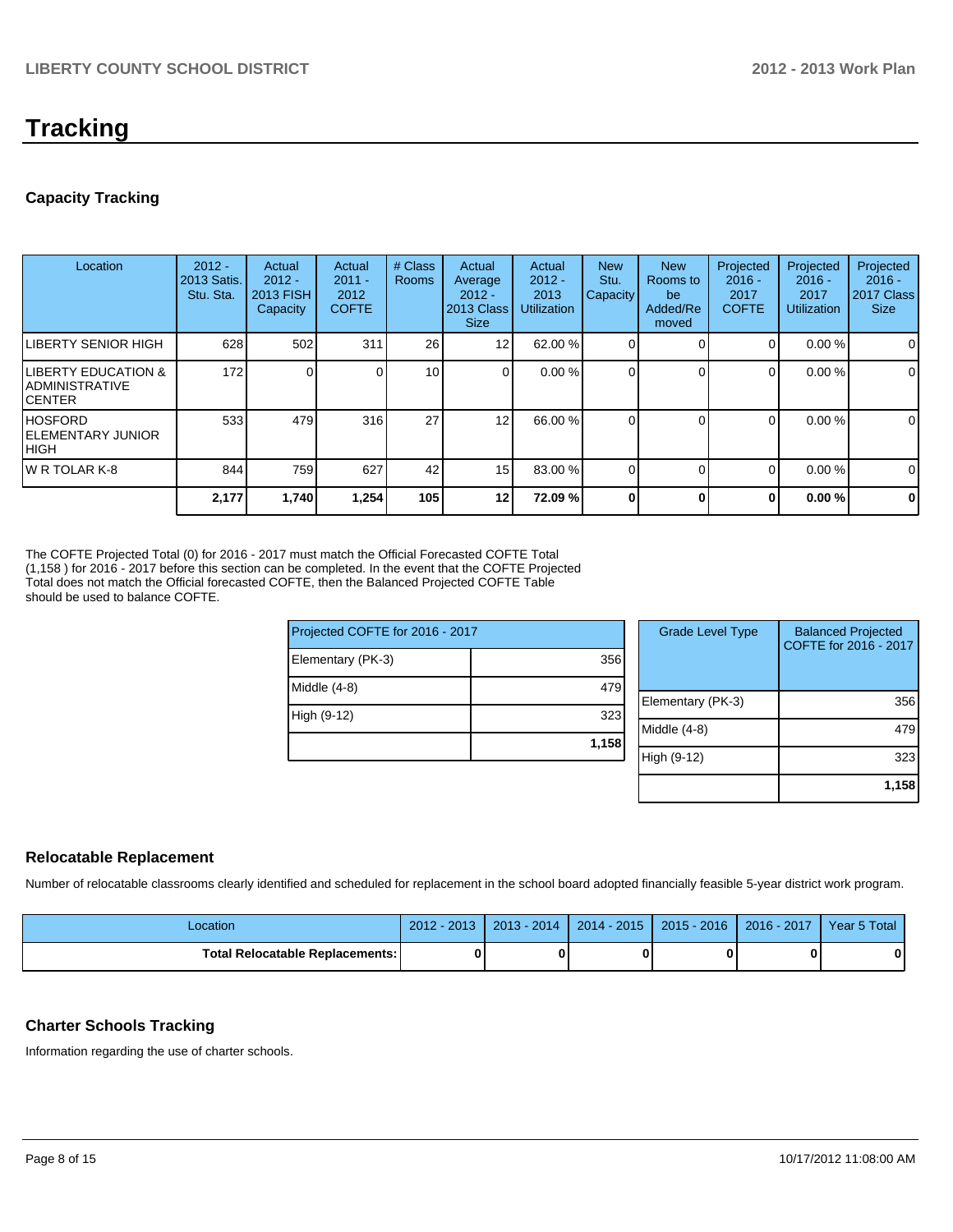Nothing reported for this section.

#### **Special Purpose Classrooms Tracking**

The number of classrooms that will be used for certain special purposes in the current year, by facility and type of classroom, that the district will, 1), not use for educational purposes, and 2), the co-teaching classrooms that are not open plan classrooms and will be used for educational purposes.

| School                               | <b>School Type</b>                     | # of Elementary<br>K-3 Classrooms | # of Middle 4-8<br><b>Classrooms</b> | # of High $9-12$<br><b>Classrooms</b> | # of $ESE$<br>Classrooms        | # of Combo<br><b>Classrooms</b> | Total<br><b>Classrooms</b> |
|--------------------------------------|----------------------------------------|-----------------------------------|--------------------------------------|---------------------------------------|---------------------------------|---------------------------------|----------------------------|
|                                      | <b>Total Educational Classrooms: I</b> |                                   |                                      |                                       |                                 |                                 | 01                         |
| School                               | <b>School Type</b>                     | # of Elementary<br>K-3 Classrooms | # of Middle 4-8<br><b>Classrooms</b> | # of High $9-12$<br><b>Classrooms</b> | # of $ESE$<br><b>Classrooms</b> | # of Combo<br><b>Classrooms</b> | Total<br><b>Classrooms</b> |
| <b>Total Co-Teaching Classrooms:</b> |                                        |                                   |                                      |                                       |                                 |                                 | 01                         |

#### **Infrastructure Tracking**

**Necessary offsite infrastructure requirements resulting from expansions or new schools. This section should include infrastructure information related to capacity project schedules and other project schedules (Section 4).**

Not Specified

**Proposed location of planned facilities, whether those locations are consistent with the comprehensive plans of all affected local governments, and recommendations for infrastructure and other improvements to land adjacent to existing facilities. Provisions of 1013.33(12), (13) and (14) and 1013.36 must be addressed for new facilities planned within the 1st three years of the plan (Section 5).**

Not Specified

**Consistent with Comp Plan?** No

#### **Net New Classrooms**

The number of classrooms, by grade level and type of construction, that were added during the last fiscal year.

| List the net new classrooms added in the 2011 - 2012 fiscal year.                                                                                       |                              |                            |                                |                        | List the net new classrooms to be added in the 2012 - 2013 fiscal<br>Ivear.                    |  |  |                        |
|---------------------------------------------------------------------------------------------------------------------------------------------------------|------------------------------|----------------------------|--------------------------------|------------------------|------------------------------------------------------------------------------------------------|--|--|------------------------|
| "Classrooms" is defined as capacity carrying classrooms that are added to increase<br>capacity to enable the district to meet the Class Size Amendment. |                              |                            |                                |                        | Totals for fiscal year 2012 - 2013 should match totals in Section 15A.                         |  |  |                        |
| Location                                                                                                                                                | $2011 - 2012$ #<br>Permanent | $2011 - 2012$ #<br>Modular | $2011 - 2012$ #<br>Relocatable | $2011 - 2012$<br>Total | $2012 - 2013$ #<br>$2012 - 2013 \#$<br>$2012 - 2013 \#$<br>Modular<br>Relocatable<br>Permanent |  |  | $2012 - 2013$<br>Total |
| Elementary (PK-3)                                                                                                                                       |                              |                            |                                |                        |                                                                                                |  |  | $\Omega$               |
| Middle (4-8)                                                                                                                                            |                              |                            |                                |                        |                                                                                                |  |  | $\Omega$               |
| High (9-12)                                                                                                                                             |                              |                            |                                |                        |                                                                                                |  |  | 0                      |
|                                                                                                                                                         |                              |                            |                                |                        |                                                                                                |  |  | 0                      |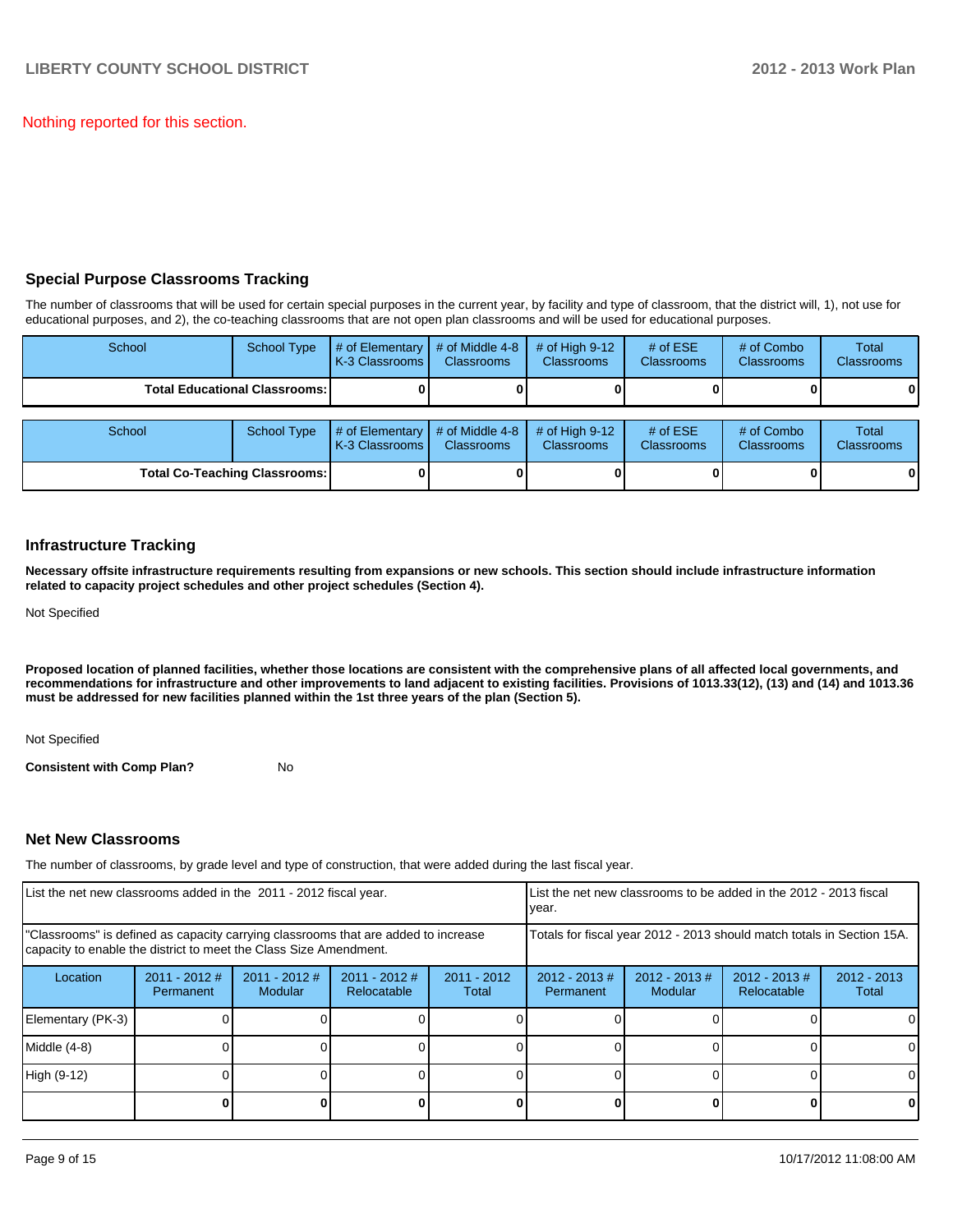#### **Relocatable Student Stations**

Number of students that will be educated in relocatable units, by school, in the current year, and the projected number of students for each of the years in the workplan.

| <b>Site</b>                                               | $2012 - 2013$ | $2013 - 2014$ | $2014 - 2015$ | $2015 - 2016$ | 2016 - 2017 | 5 Year Average |
|-----------------------------------------------------------|---------------|---------------|---------------|---------------|-------------|----------------|
| IHOSFORD ELEMENTARY JUNIOR HIGH                           |               |               |               |               |             | 0              |
| IW R TOLAR K-8                                            | 36            | 82            |               |               |             | 24             |
| LIBERTY SENIOR HIGH                                       |               |               |               |               |             | $\Omega$       |
| <b>ILIBERTY EDUCATION &amp; ADMINISTRATIVE</b><br>ICENTER |               | 106           |               |               |             | 21             |

| Totals for LIBERTY COUNTY SCHOOL DISTRICT         |                 |       |       |       |       |      |
|---------------------------------------------------|-----------------|-------|-------|-------|-------|------|
| Total students in relocatables by year.           | 36 <sup>l</sup> | 188   |       |       |       | 45   |
| Total number of COFTE students projected by year. | 1,234           | 1,227 | 1.207 | 1.176 | 1.158 | .200 |
| Percent in relocatables by year.                  | 3 %l            | 15%   | 0%    | 0 % I | 0 % l | 4 %  |

#### **Leased Facilities Tracking**

Exising leased facilities and plans for the acquisition of leased facilities, including the number of classrooms and student stations, as reported in the educational plant survey, that are planned in that location at the end of the five year workplan.

| Location                                   | # of Leased<br>Classrooms 2012 - I<br>2013 | <b>FISH Student</b><br><b>Stations</b> | Owner | # of Leased<br>Classrooms 2016 -<br>2017 | <b>FISH Student</b><br><b>Stations</b> |
|--------------------------------------------|--------------------------------------------|----------------------------------------|-------|------------------------------------------|----------------------------------------|
| <b>IHOSFORD ELEMENTARY JUNIOR HIGH</b>     |                                            |                                        |       |                                          | $\Omega$                               |
| IW R TOLAR K-8                             |                                            |                                        |       |                                          | $\overline{0}$                         |
| ILIBERTY SENIOR HIGH                       |                                            |                                        |       |                                          | $\Omega$                               |
| ILIBERTY EDUCATION & ADMINISTRATIVE CENTER |                                            |                                        |       |                                          | $\Omega$                               |
|                                            |                                            |                                        |       |                                          | 0                                      |

#### **Failed Standard Relocatable Tracking**

Relocatable units currently reported by school, from FISH, and the number of relocatable units identified as 'Failed Standards'.

Nothing reported for this section.

### **Planning**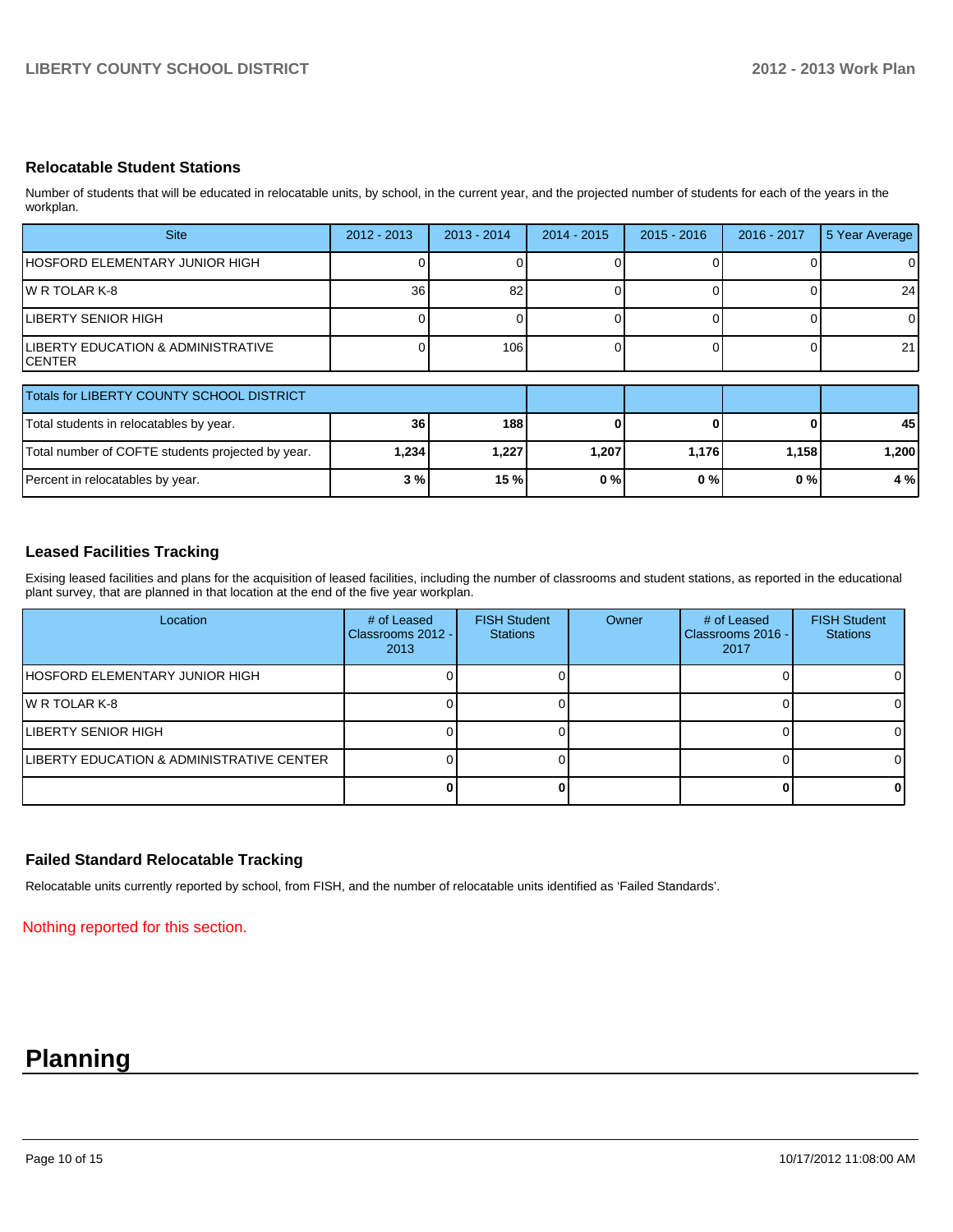#### **Class Size Reduction Planning**

**Plans approved by the school board that reduce the need for permanent student stations such as acceptable school capacity levels, redistricting, busing, year-round schools, charter schools, magnet schools, public-private partnerships, multitrack scheduling, grade level organization, block scheduling, or other alternatives.**

At this time Liberty County has no plans to reduce the number of permenent student stations

#### **School Closure Planning**

**Plans for the closure of any school, including plans for disposition of the facility or usage of facility space, and anticipated revenues.**

The district has no plans to close any schools.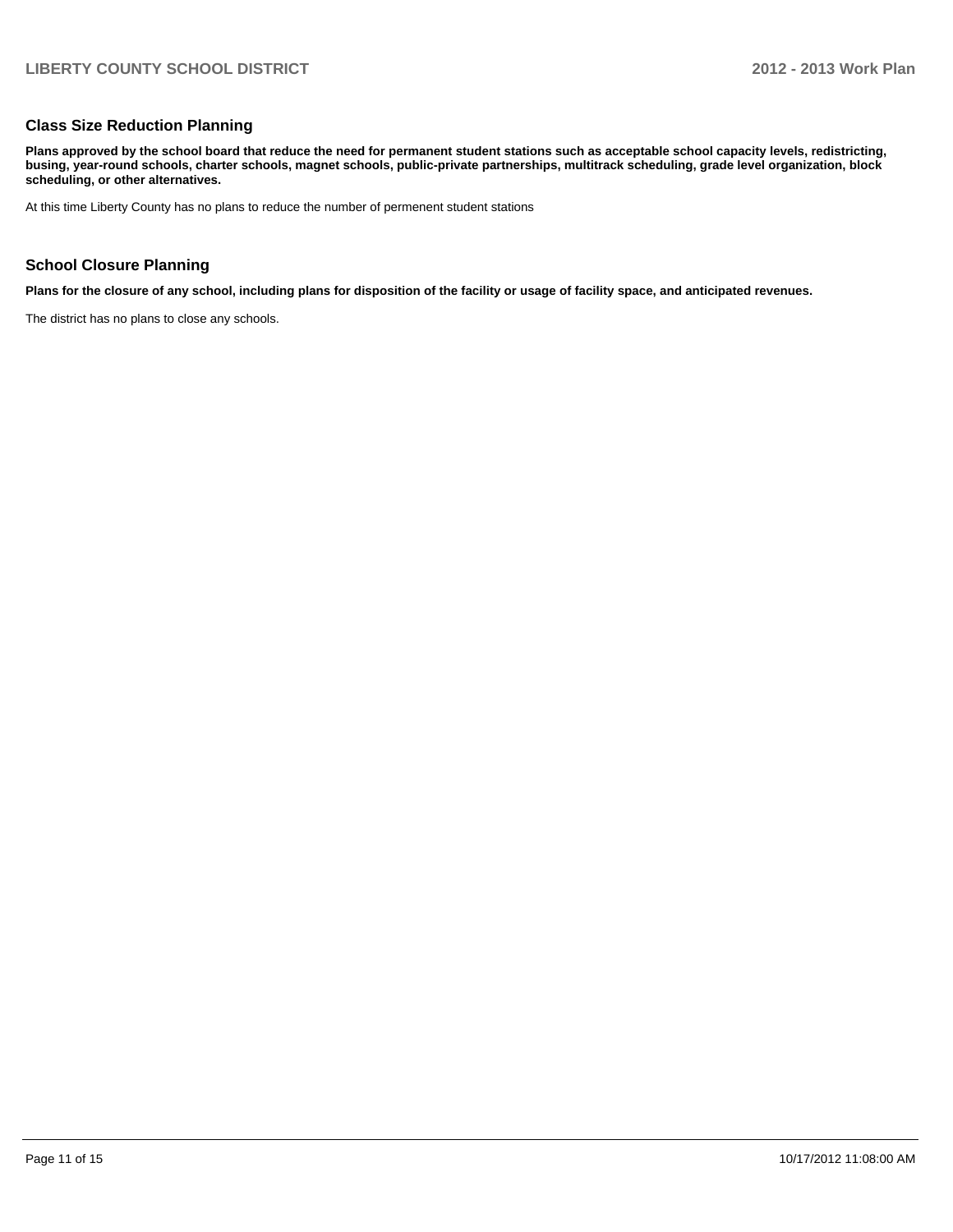Five Year Survey - Ten Year Capacity **10/17/2012** LIBERTY COUNTY SCHOOL DISTRICT

**Schedule of capital outlay projects projected to ensure the availability of satisfactory student stations for the projected student enrollment in K - 12 programs for the future 5 years beyond the 5-year district facilities work program.**

No items meet the criteria.

Five Year Survey - Ten Year Infrastructure **10/17/2012** LIBERTY COUNTY SCHOOL DISTRICT

**Proposed Location of Planned New, Remodeled, or New Additions to Facilities in 6 thru 10 out years (Section 28).**

Plans for new Sr. High School.

**Plans for closure of any school, including plans for disposition of the facility or usage of facility space, and anticipated revenues in the 6 thru 10 out years (Section 29).**

Close current County Administration and move to old Sr. High facility.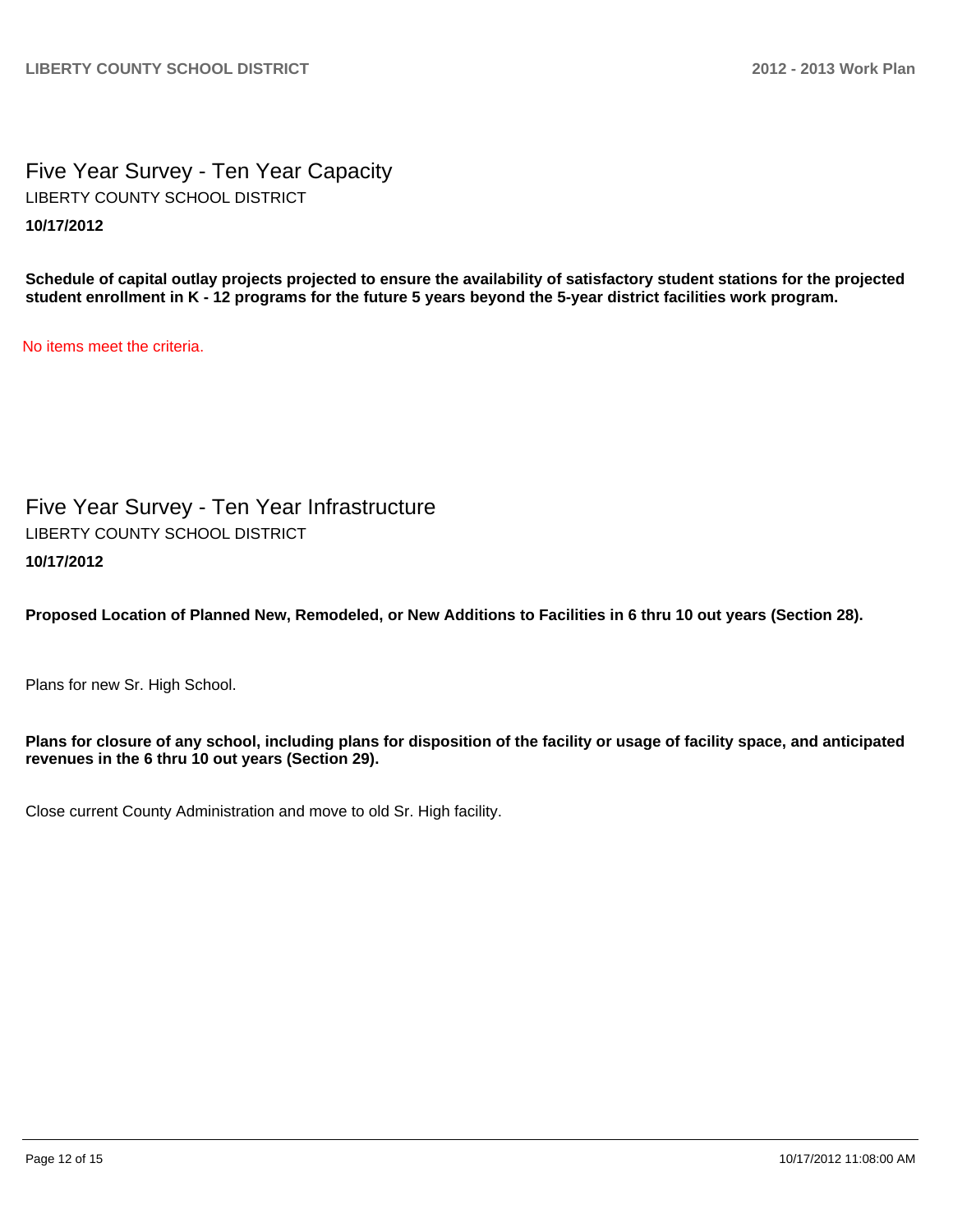Five Year Survey - Ten Year Maintenance **10/17/2012** LIBERTY COUNTY SCHOOL DISTRICT

**District projects and locations regarding the projected need for major renovation, repair, and maintenance projects within the district in years 6 - 10 beyond the projects plans detailed in the five years covered by the work plan.**

No items match the criteria.

### Five Year Survey - Ten Year Utilization

LIBERTY COUNTY SCHOOL DISTRICT

**10/17/2012**

**Schedule of planned capital outlay projects identifying the standard grade groupings, capacities, and planned utilization rates of future educational facilities of the district for both permanent and relocatable facilities.**

| <b>Grade Level</b><br>Projections | <b>FISH Student</b><br><b>Stations</b> | <b>Actual FISH</b><br>Capacity | Actual<br><b>COFTE</b> | Actual<br><b>Utilization</b> | Actual new<br><b>Student</b><br>Capacity to be<br>added/remove | Projected<br><b>COFTE</b> | Projected<br><b>Utilization</b> |
|-----------------------------------|----------------------------------------|--------------------------------|------------------------|------------------------------|----------------------------------------------------------------|---------------------------|---------------------------------|
| Elementary -<br>District Totals   |                                        | 0                              | 0.00                   | 0.00%                        |                                                                |                           | 100.00%                         |
| Middle - District<br>Totals       | 1,579                                  | 1,420                          | 931.14                 | 65.57 %                      |                                                                | 809                       | 56.97 %                         |
| High - District<br><b>Totals</b>  | 700                                    | 560                            | 303.92                 | 54.27 %                      |                                                                | 288                       | 51.43%                          |
| Other - ESE, etc                  | 182                                    | 172                            | 5.20                   | 3.02 %                       |                                                                |                           | 0.58%                           |
|                                   | 2,461                                  | 2,152                          | 1,240.26               | 57.63 %                      |                                                                | 1,099                     | 51.02%                          |

**Combination schools are included with the middle schools for student stations, capacity, COFTE and utilization purposes because these facilities all have a 90% utilization factor. Use this space to explain or define the grade groupings for combination schools.**

Projected 2021-2022 COFTE for Middle and Sr. High are actual FTE projections. The numbers used for Elementary and Other are ficticious in order to get around the EFIS system and be able to save this page.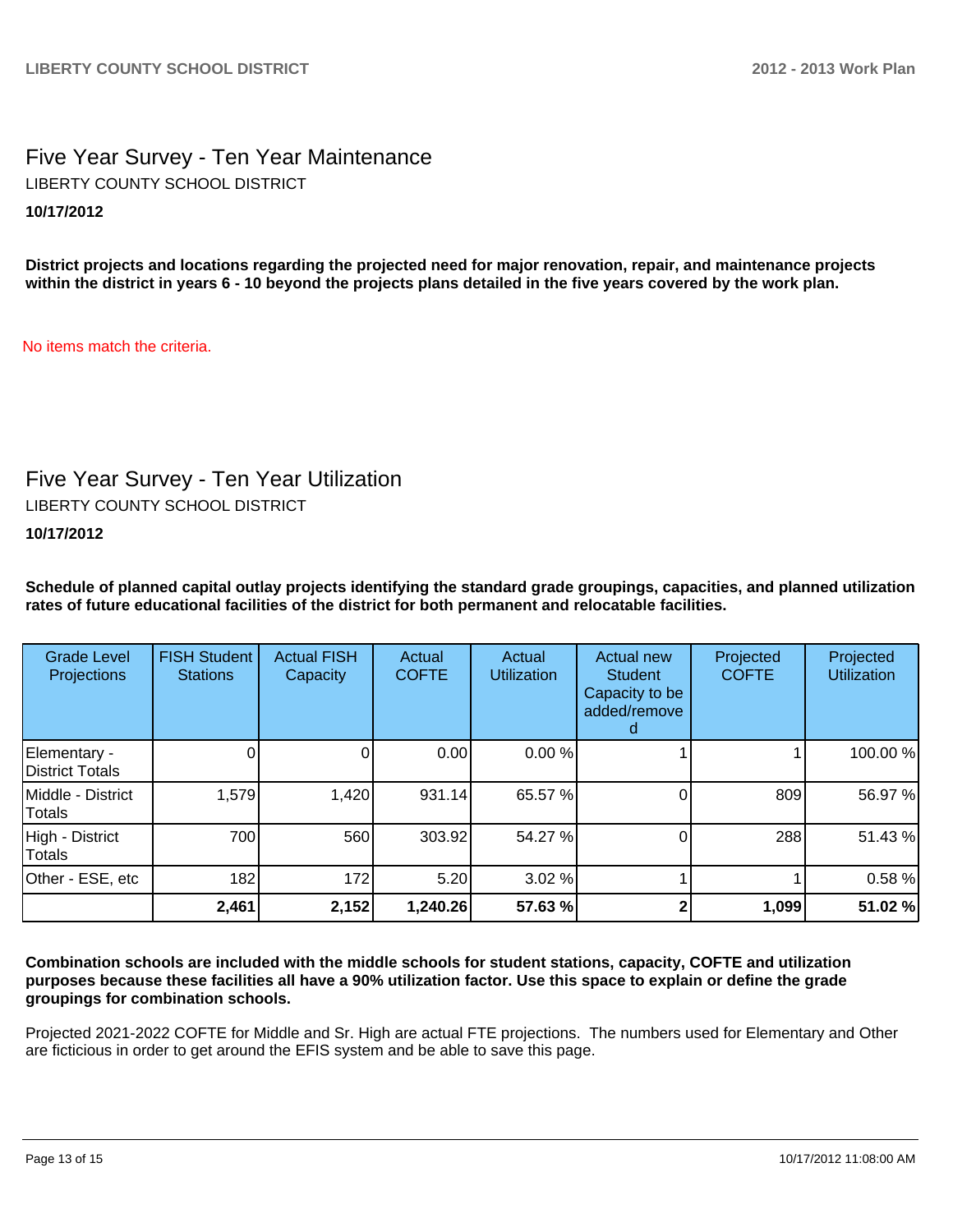Five Year Survey - Twenty Year Capacity **10/17/2012** LIBERTY COUNTY SCHOOL DISTRICT

**Schedule of capital outlay projects projected to ensure the availability of satisfactory student stations for the projected student enrollment in K - 12 programs for the future 11 - 20 years beyond the 5-year district facilities work program.**

No items match the criteria.

Five Year Survey - Twenty Year Infrastructure **10/17/2012** LIBERTY COUNTY SCHOOL DISTRICT

**Proposed Location of Planned New, Remodeled, or New Additions to Facilities in the 11 through 20 out years (Section 28).**

Not Specified

**Plans for closure of any school, including plans for disposition of the facility or usage of facility space, and anticipated revenues in the 11 through 20 out years (Section 29).**

Not Specified